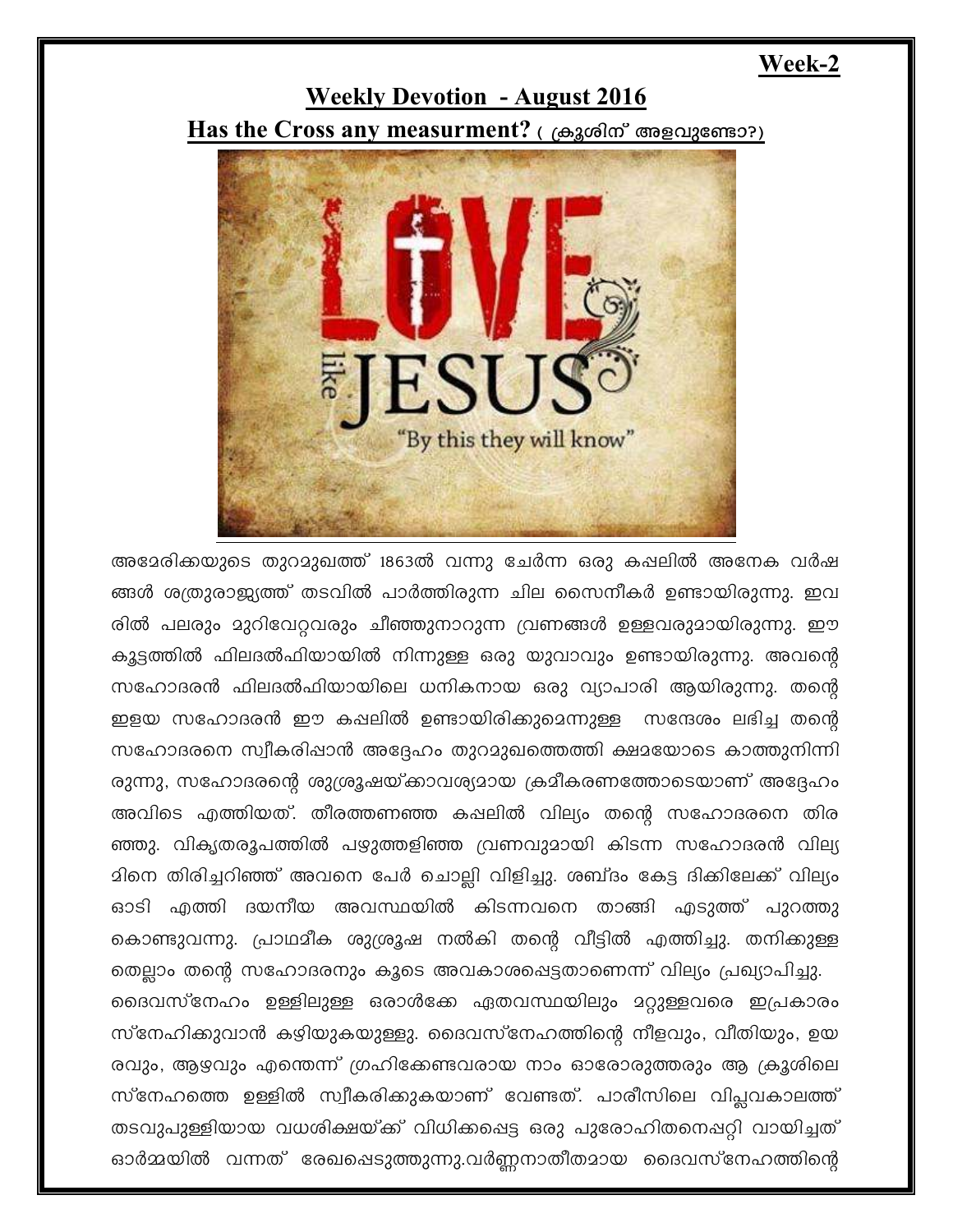നീളവും, വീതിയും, ഉയരവും, ആഴവും ആണ് മരണ സമയം കാത്തിരുന്നപ്പോഴും, അദ്ദേഹത്തിന് ഗൈര്യവും പ്രത്യാശയും നൽകിയത്. എഫേ : (3:19) ൽ ദൈവസ്നേഹത്തിന്റെ ആഴം മനസ്സിലാക്കുവാൻ നാം എന്തു ചെയ്യണം എന്ന് കാണാം. ഒന്നാമതായി കർത്താവ് നമ്മുടെ ഹൃദയത്തിൽ വസിക്ക ണം. ക്രിസ്തു നമ്മുടെ ഹൃദയത്തിൽ വസിക്കണമെങ്കിൽ നാം അവനിൽ വസിച്ചാൽ സാധിക്കകയുള്ളു. 20ത്രമേ രണ്ടാമതായി ၮၥၜ അവന്റെ സ്നേഹത്തിൽ ഒരു വിശ്വാസിയുടെ വളർച്ചയുടെ അടിസ്ഥാനം യേശുവിന്റെ വേരുന്നണം. സ്നേഹമായിരിക്കണം.

യോഹന്നാൻ (13:21-38) വരെയുള്ള ഭാഗത്ത് താൻ സ്നേഹിച്ച , തന്നെ സ്നേഹി ക്കുന്നവർ എന്ന് യേശു കരുതിയിരുന്ന രണ്ട് ശിഷ്യന്മാരെഷറ്റി പരാമർശിച്ചിരിക്കു ന്നു. അതിൽ യൂദ തന്നെ കാണിച്ചു കൊടുക്കുമെന്ന് അവനോടും, ഗുരുവിനെ അറിയുന്നില്ല എന്ന് 3 പ്രാവശ്യം തള്ളിഷറയുമെന്ന് പത്രോസിനോടും യേശു പറ ഞ്ഞിരുന്നു. മുന്നറിയിഷ് ലഭിച്ചവർ തെറ്റ് തിരുത്താതെ തെറ്റിൽ വീഴുകയാണ് ചെയ്തത്. യേശുവിന്റെ നോട്ടം പത്രോസിനെ തന്റെ തെറ്റിനെപ്പറ്റി ബോധവാനാ അവന്റെ പാപം ക്ഷമിക്കുകയും ചെയ്തു. ഞാൻ നിങ്ങളെ ക്കി. ഗുരു സ്നേഹിച്ചതു പോലെ നിങ്ങളും അന്യോന്യം സ്നേഹിക്കണം'' എന്ന ഒരു പുതിയ കല്പന അവൻ നമുക്ക് തന്നിട്ടുണ്ട്. ഈ നല്ല ഗുരുവിന്റെ സ്നേഹം ഉൾക്കൊള്ളുന്ന വരായി മനുഷ്യർ തീർന്നിരുന്നു എങ്കിൽ ലോകം അനുഗ്രഹിക്കഷെടുമായിരുന്നു പരിശുദ്ധാത്മാവിന്റെ സാന്നിദ്ധ്യം ഉള്ളിൽ വരാത്തവർക്ക് ഈ ദൈവസ്നേഹത്തെ ഗ്രഹിഷാൻ കഴിയുകയില്ല. അതിനാൽ ചോദിക്കുന്നവന് പരിശുദ്ധാത്മാവിനെ ദാന മായിത്തരുന്നവനോട് നമുക്കും ചോദിക്കാം. കാത്തിരുന്ന് പരിശുദ്ധാത്മാവിനെ പ്രാപിച്ചശേഷം പത്രോസ് ഗുരുവിനെ ഒരിക്കലും വേദനിഷിച്ചിട്ടില്ല. ഗുരുവിന്റെ സ്നേഹത്തിന്റെ ആഴം, നീളം, വീതി, ഉയരം എല്ലാം പത്രോസിന് മനസ്സിലായതും അതിനുശേഷം മാത്രമാണ്. പത്രോസ് തന്റെ ലേഖനത്തിൽ സൂചിഷിക്കുന്നത് ശ്രദ്ധി ക്രിസ്തുവിന്റെ കഷ്ടങ്ങൾക്ക് പങ്കുള്ളവരാകുന്തോറും സന്തോഷിച്ചു ക്കുക. കൊള്ളുവീൻ: എന്നും ' ക്രിസ്തുവിന്റെ നാമം ഹേതുവായി നിന്ദ സഹിക്കേണ്ടി വന്നാൽ നിങ്ങൾ ഭാഗ്യവാന്മാർ' എന്നും രേഖപ്പെടുത്തുവാൻ കഴിഞ്ഞത് ക്രൂശിൽ ആ സ്നേഹം കണ്ടവനായതു കൊണ്ടും അത് പരിശുദ്ധാത്മ നിറവിൽ മനസ്സിലാ ക്കിയതുകൊണ്ടുമാണ്.

എന്നാൽ പശ്ചാത്താപം വരാത്തവനായ യൂദ ജീവിതത്തെ അവസാനിഷിച്ചു. ഇന്ന് ജീവിതം അവസനിഷിക്കുന്നവരുടെ എണ്ണം ദൈവസ്നേഹം മനസ്സിലാക്കാതെ വർദ്ധിക്കുന്നു. ഇവിടെയാണ് നമ്മെ കർത്താവിന് ആവശ്യം ഈ സ്നേഹം മറ്റുള്ളവ രിലേക്ക് പകരുവാൻ ദൈവം നമ്മെ സഹായിക്കട്ടെ. നിങ്ങളുടെ തീരുമാനം ദൈവ ത്തോട് പറയുക, അവൻ വഴി നടത്തും